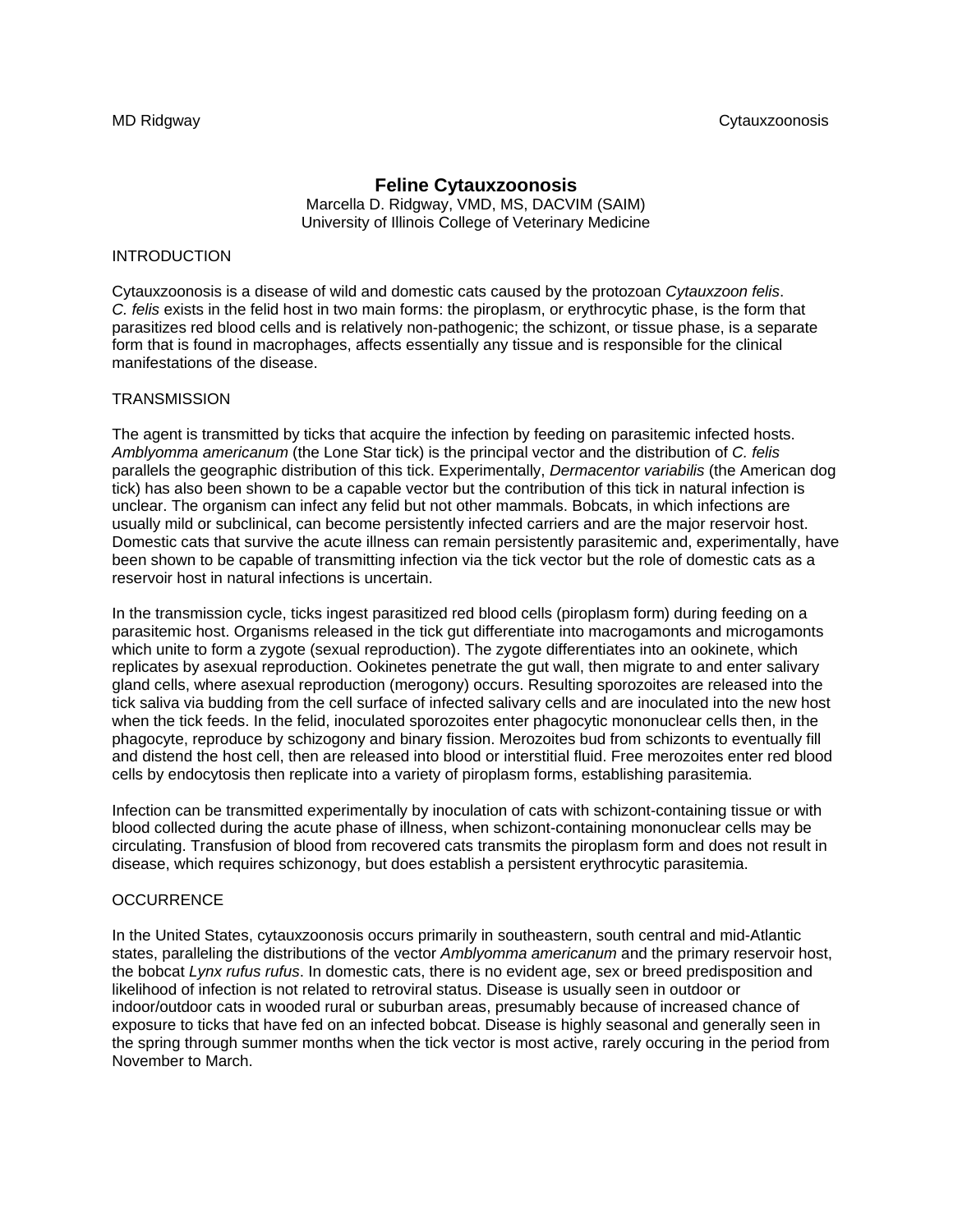# **PATHOGENESIS**

It is the schizont form of *C. felis,* residing intracellularly in phagocytic mononuclear cells, that is responsible for causing clinical illness. These parasitized cells become greatly enlarged and vascular obstruction by these large parasitized cells is believed to be the major pathophysiological mechanism of cytauxzoonosis. Occlusion of small venules and capillaries may occur in any tissue but is seen most dramatically in the lung, liver and spleen. Lymph nodes are also prominently affected. Vascular obstruction leads to hypoxic tissue injury and release of inflammatory cytokines and other damaging substances from cell death and rupture may precipitate systemic inflammatory response syndrome and, with endothelial disruption, promote DIC and multiple organ failure. Hemolysis triggered by presence of piroplasms in RBCs may be seen later in acute disease but contributes little to the pathogenesis of the disease: hemolysis resolves in cats that survive and hemolytic anemia is not noted in chronic carriers, which have persistent erythrocytic parasitemia.

# CLINICAL FINDINGS

Cytauxzoonosis in domestic cats is a severe acute febrile illness with a high mortality rate. Onset of clinical signs occurs 1-2 weeks after tick transmission. Initial signs are non-specific; often, owners report sudden onset of marked lethargy and anorexia in a previously healthy cat. The disease progresses in severity in hours to days and cats may show vocalization, weakness, icterus, respiratory distress, abnormal mentation and sometimes seizures. Fever (103<sup>0</sup>-107<sup>0</sup>F, often > 106<sup>0</sup>F) is a consistent finding. Dehydration, pale or icteric mucous membranes, tachypnea, tachycardia and mild to moderate enlargement of lymph nodes, spleen and liver may be found on physical examination. The nictitating membrane is frequently bilaterally elevated and hyperemic. Many cats are reluctant to move and object to being touched as if they have generalized pain. Cats may become dyspneic, hypothermic and/or comatose in the terminal stages of the disease. The disease has a rapid course and many cats die within days of onset of clinical signs.

### LABORATORY AND IMAGING FINDINGS

Abnormalities in the CBC are common and include varying combinations of cytopenias: neutropenia (often profound) with toxic changes to neutrophils, lymphopenia, thrombocytopenia and, in later stages of disease, non-regenerative anemia which may become profound in the terminal phase of illness. Cell counts return to normal in cats that recover: chronically parasitemic carriers do not show chronic anemia despite having piroplasms evident in RBCs. Hyperbilirubinemia is commonly present on the serum chemistry profile. Elevations of ALP and ALT are less common and mild to moderate in severity. Hypoalbuminemia, usually mild, is common, especially later in the disease. Some cats show prolongation of aPTT and PT and DIC is considered to be a common complication of this illness. Splenomegaly, hepatomegaly and/or lymphadenomegaly may be evident on abdominal imaging studies. In cats with respiratory signs, thoracic radiographs commonly show a diffuse interstitial pulmonary pattern or, less commonly, an alveolar pattern and/or pleural effusion.

### **DIAGNOSIS**

Cytologic examination of blood smears or tissue aspirate samples is the most common method of diagnosis. Identification of piroplasms in RBCs confirms infection and compatible history and clinical findings support a diagnosis of acute disease (recovered carrier cats will also show this erythroparasitemia but clinical signs and other abnormalities are absent). Piroplasms are classically seen as 1-3 micrometer intraerythrocytic signet ring-shaped bodies with a thick round nuclear region at one end of the ring but several other shapes are also seen: safety-pin, tetrad and linear/comma shapes. Differentials for *C. felis* erythroparasitism include *Babesia*, other *Cytauxzoon* species, *Mycoplasma* spp.,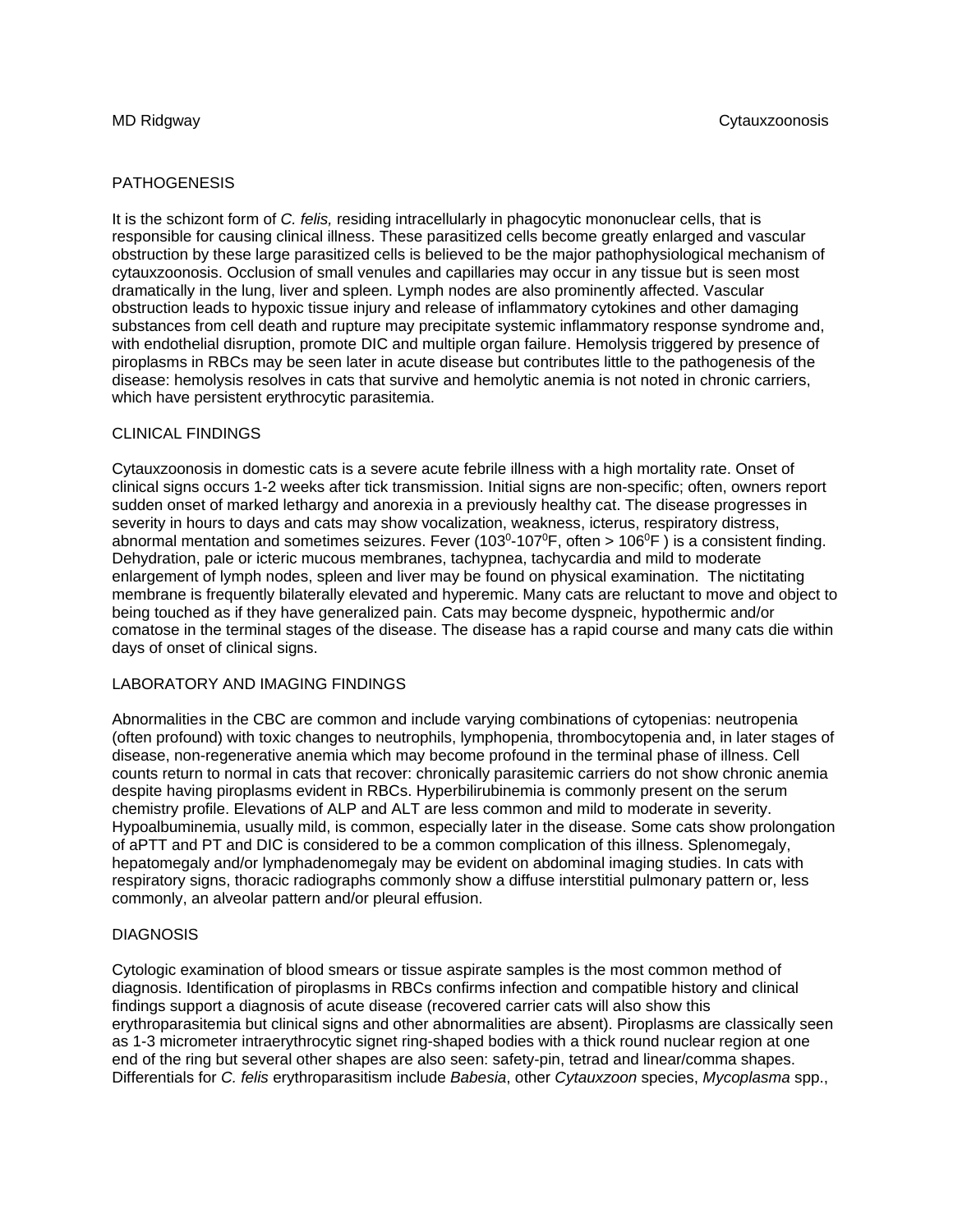stain precipitate overlying RBCs and Howell-Jolly bodies (RBC nuclear remnants). Sequential examination of blood smears if piroplasms are not found in cats suspected to have cytauxzoonosis may yield positive results on subsequent days: level of parasitemia is low initially but increases as the disease progresses. Up to 50% of cats are negative for piroplasms at the onset of clinical disease. Identification of schizonts in mononuclear cells identifies acute disease (schizogony occurs in acute infections and is not present in recovered carriers). These schizont-laden phagocytes are commonly found in tissue aspirate samples of spleen, liver, lung, or lymph node but may also be seen on blood smears, often on the feathered edge of the smear. Schizonts form earlier in infection than piroplasms and therefore may be identified in infected cats that are piroplasm-negative. PCR assay of whole blood for detection of *C. felis*  DNA provides the most sensitive test for cytauxzoonosis. PCR tests identify presence of infection and will be positive in chronic carriers as well as in acute disease. These assays are useful for screening cats for identification of potential carriers as well as diagnosis of acutely ill cats, although the time delay in obtaining a PCR test result limits the utility of the test in informing treatment choices for acutely ill cats suspected to have cytauxzoonosis. Likewise, serologic testing for antibodies to *C. felis* can identify previous infection in recovered cats but is not practical in confirming acute disease as cats may die prior to appearance of specific antibody.

At necropsy, enlarged edematous spleen, liver and lymph nodes and consolidated lungs are commonly identified and generalized icterus is frequently present. Marked venous distension, especially of abdominal veins, is often evident on gross examination. Pleural and pericardial effusion may be present and petechial and ecchymotic hemorrhages in various tissues and on serosal surfaces of organs may be seen in patients with DIC. Histologically, enlarged mononuclear cells distended by schizonts and merozoites are seen throughout tissues, especially the spleen, liver and lung, within tissue spaces or within venules and capillaries, causing partial or complete obstruction of vascular structures. Lymph nodes and bone marrow often show marked numbers of parasitized mononuclear cells. Tissues may show hypoxic changes secondary to vascular obstruction by parasitized cells.

### TREATMENT

Treatment of cytauxzoonosis includes administration of antiprotozoal drugs and aggressive supportive care. The antiprotozoal therapy of choice is a combination of atovaquone (Mepron<sup>®</sup> Glaxo-SmithKline) 15mg/kg q8h and azithromycin 10mg/kg q24h PO for 10 days which has shown a 50-60% survival rate versus the less effective imidocarb dipropionate (Imazol® Schering-Plough) which showed a 25-26% survival rate. Imidocarb has been used at 2-5mg/kg IM q4-7 days for 2 doses but is generally considered to have poor efficacy in treating cytauxzoonosis. Diminazene aceturate, which is not available in the United States but can be requested through the FDA for importation for compassionate use, has shown efficacy in some reports but the delay inherent in acquiring this drug precludes practical use in treating acute cytauxzoonosis. Neither diaminazene nor imidocarb reduce or eliminate the erythrocytic form of *C. felis* and, with persistence of piroplasms, recovered cats may remain clinically normal yet serve as a source of infection for naive ticks. Treatment with atovaquone/azithromycin does not uniformly eliminate infection but does reduce parasitemia sufficiently that most treated cats are negative for piroplasms on blood smear examination and PCR.

Intensive supportive care with judicious use of IV fluids, RBC transfusion as needed during the hemolytic phase, management of DIC and enteral feeding through a nasoesophageal or esophageal feeding tube (cats are usually anorexic or hyporexic during acute illness and early recovery) is critical for optimizing outcomes. Pain may be addressed with buprenorphine; NSAIDs and glucocorticoids are less advisable agents for controlling pain and fever.